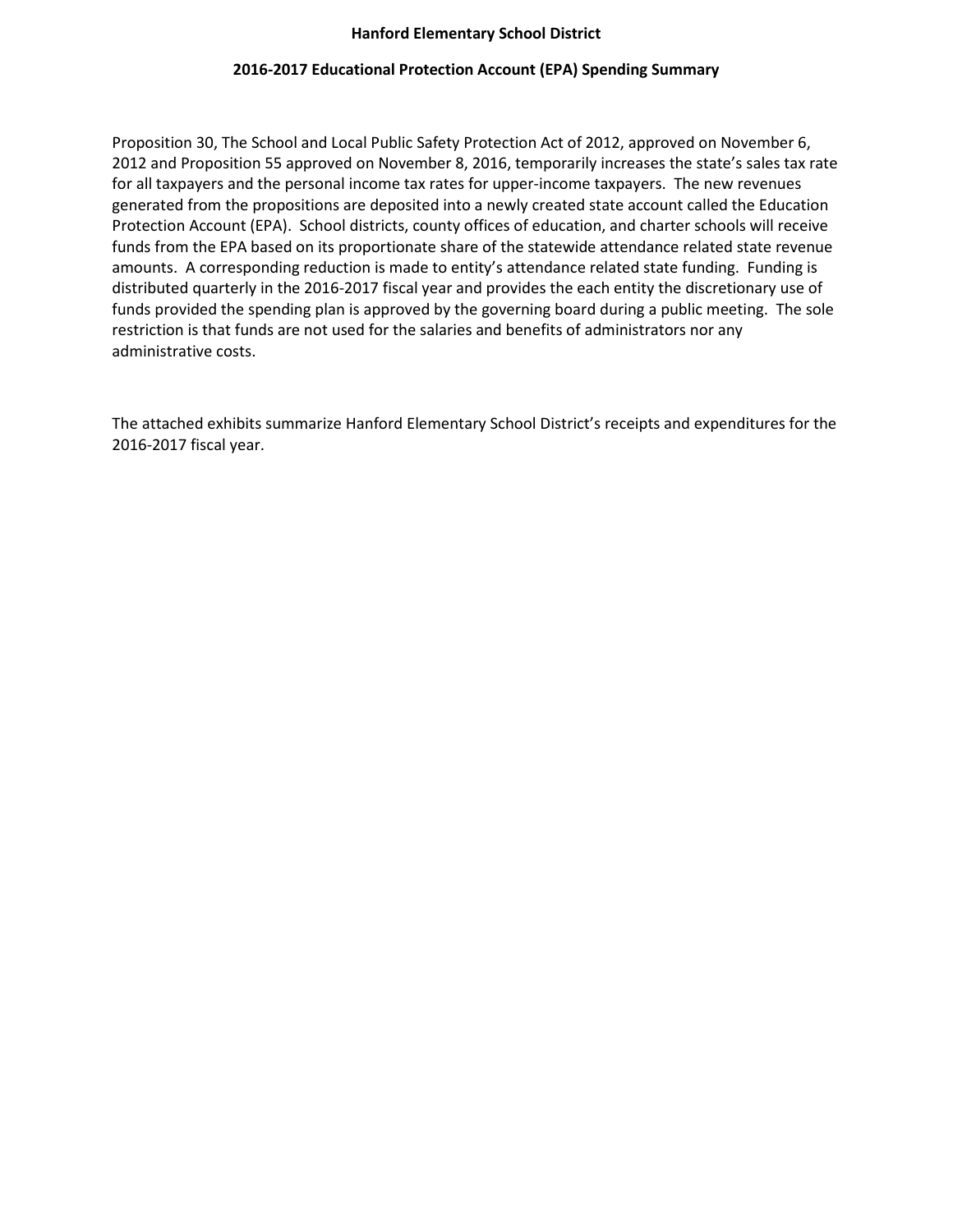#### 2016-17 Education Protection Account Program by Resource Report Expenditures by Function - Detail

#### **Expenditures through: June 30, 2017 For General Fund 01, Resource 1400 Education Protection Account**

| Description                                                                        | <b>Object Codes</b> | <b>Amount</b> |
|------------------------------------------------------------------------------------|---------------------|---------------|
| <b>AMOUNT AVAILABLE FOR THIS FISCAL YEAR</b>                                       |                     |               |
| Adjusted Beginning Fund Balance                                                    | 9791-9795           | 0.00          |
| <b>Revenue Limit Sources</b>                                                       | 8010-8099           | 6,856,275.00  |
| <b>Federal Revenue</b>                                                             | 8100-8299           | 0.00          |
| <b>Other State Revenue</b>                                                         | 8300-8599           | 0.00          |
| <b>Other Local Revenue</b>                                                         | 8600-8799           | 0.00          |
| All Other Financing Sources and Contributions                                      | 8900-8999           | 0.00          |
| Deferred Revenue                                                                   | 9650                | 0.00          |
| <b>TOTAL AVAILABLE</b>                                                             |                     | 6,856,275.00  |
| <b>IEXPENDITURES AND OTHER FINANCING USES</b>                                      |                     |               |
| (Objects 1000-7999)                                                                |                     |               |
| Instruction                                                                        | 1000-1999           | 6,856,275.00  |
| <b>Instruction-Related Services</b>                                                |                     |               |
| Instructional Supervision and Administration                                       | 2100-2150           | 0.00          |
| AU of a Multidistrict SELPA                                                        | 2200                | 0.00          |
| Instructional Library, Media, and Technology                                       | 2420                | 0.00          |
| <b>Other Instructional Resources</b>                                               | 2490-2495           | 0.00          |
| <b>School Administration</b>                                                       | 2700                | 0.00          |
| <b>Pupil Services</b>                                                              |                     |               |
| <b>Guidance and Counseling Services</b>                                            | 3110                | 0.00          |
| <b>Psychological Services</b>                                                      | 3120                | 0.00          |
| Attendance and Social Work Services                                                | 3130                | 0.00          |
| <b>Health Services</b>                                                             | 3140                | 0.00          |
| Speech Pathology and Audiology Services                                            | 3150                | 0.00          |
| <b>Pupil Testing Services</b>                                                      | 3160                | 0.00          |
| <b>Pupil Transportation</b>                                                        | 3600                | 0.00          |
| <b>Food Services</b>                                                               | 3700                | 0.00          |
| <b>Other Pupil Services</b>                                                        | 3900                | 0.00          |
| <b>Ancillary Services</b>                                                          | 4000-4999           | 0.00          |
| <b>Community Services</b>                                                          | 5000-5999           | 0.00          |
| Enterprise                                                                         | 6000-6999           | 0.00          |
| <b>General Administration</b>                                                      | 7000-7999           | 0.00          |
| <b>Plant Services</b>                                                              | 8000-8999           | 0.00          |
| Other Outgo                                                                        | 9000-9999           | 0.00          |
| TOTAL EXPENDITURES AND OTHER FINANCING USES                                        |                     | 6,856,275.00  |
| <b>BALANCE (Total Available minus Total Expenditures and Other Financing Uses)</b> |                     | 0.00          |

### **Note to user**:

Specific cells in column C have been protected so that you can't enter data. The "Amount" column is protected for the following revenues: Federal Revenue, Other State Revenue, Other Local Revenue, and All Other Financing Sources and Contributions.

The "Amount" column is protected for the following expenditure functions: 2100-2150, 2200, 2700, 6000-6999, and 7000-7999.